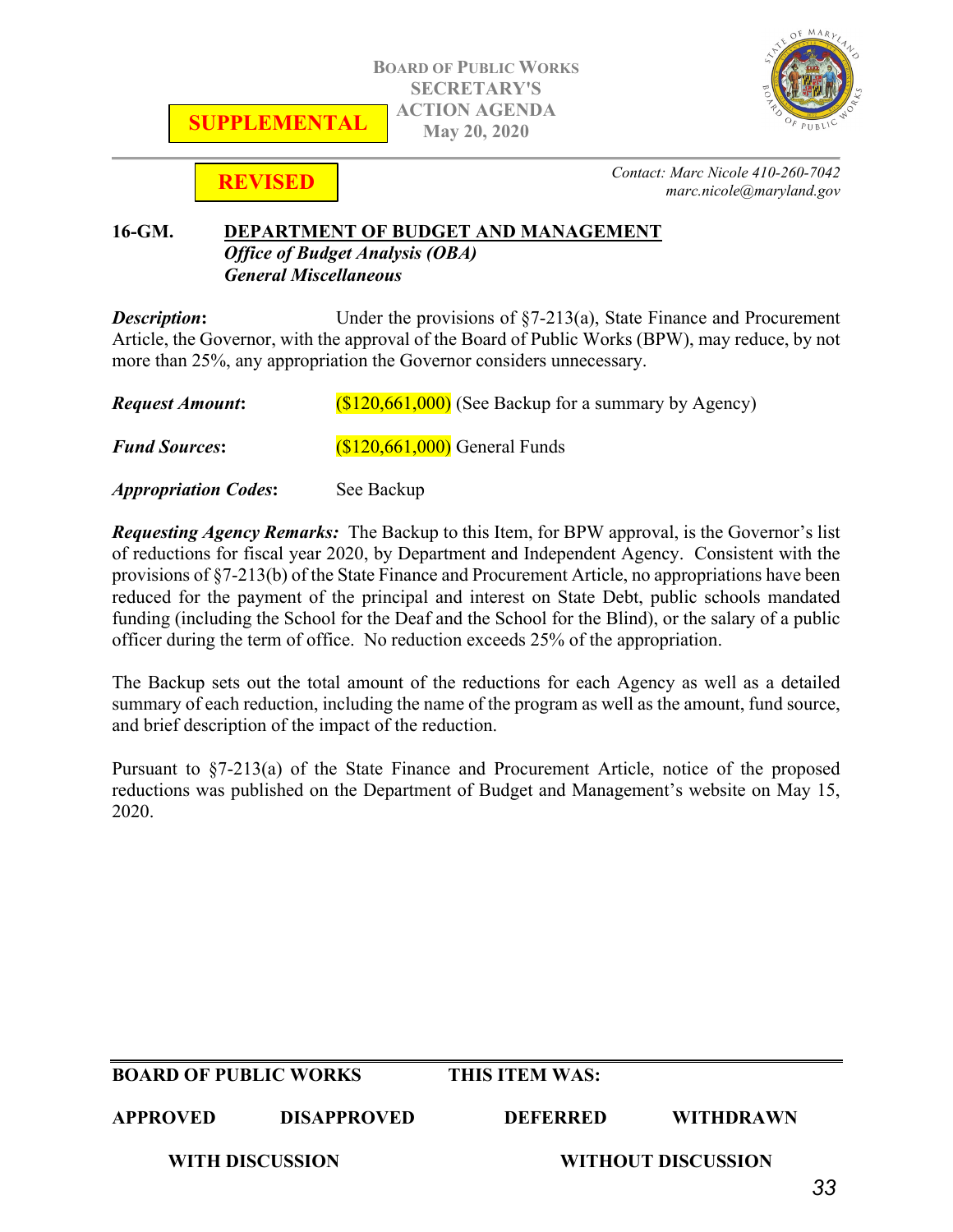|                | <b>Agency Reductions</b><br>For FY 2020 Legislative Appropriation<br><b>General Funds</b> |                                                 |                       | <b>SUPPLEMENTAL-REVISED</b>                               |                   |  |
|----------------|-------------------------------------------------------------------------------------------|-------------------------------------------------|-----------------------|-----------------------------------------------------------|-------------------|--|
| Agency<br>Code | Agency                                                                                    | Working<br>Appropriation<br>(in Millions of \$) | <b>Reductions (S)</b> | <b>Reduction</b><br>as a $%$ of<br><b>Working Approp.</b> | <b>Positions</b>  |  |
| D40            | Department of Planning                                                                    | 28.60                                           | (7,000,000)           | $-24.47\%$                                                |                   |  |
| E50            | State Department of Assessment and Taxation                                               | 125.07                                          | (1,000,000)           | $-0.80\%$                                                 |                   |  |
| R00            | State Department of Education                                                             | 6.607.21                                        | (7.600.000)           | $-0.12\%$                                                 | $\theta$          |  |
| R62            | Maryland Higher Education Commission                                                      | 548.67                                          | (2.791,000)           | $-0.51%$                                                  | $\theta$          |  |
| $_{\rm S00}$   | Department of Housing and Community Development                                           | 35.79                                           | (5,000,000)           | $-13.97\%$                                                | $\theta$          |  |
| U00            | Department of the Environment                                                             | 35.87                                           | (270,000)             | $-0.75\%$                                                 | $\theta$          |  |
| Y01            | <b>State Reserve Fund</b>                                                                 | 660.62                                          | (97,000,000)          | $-14.68\%$                                                | $\boldsymbol{0}$  |  |
|                | Total - General Funds:                                                                    | 8,041.84                                        | (120.661.000)         | $-1.50\%$                                                 | 0.00 <sub>1</sub> |  |

**TOTAL GENERAL FUND REDUCTIONS 120,661,000** 

**ITEM:** 16 (Cont.) **REVISED BACK-UP** 

**1 OF 3**

BPW 5/20/2020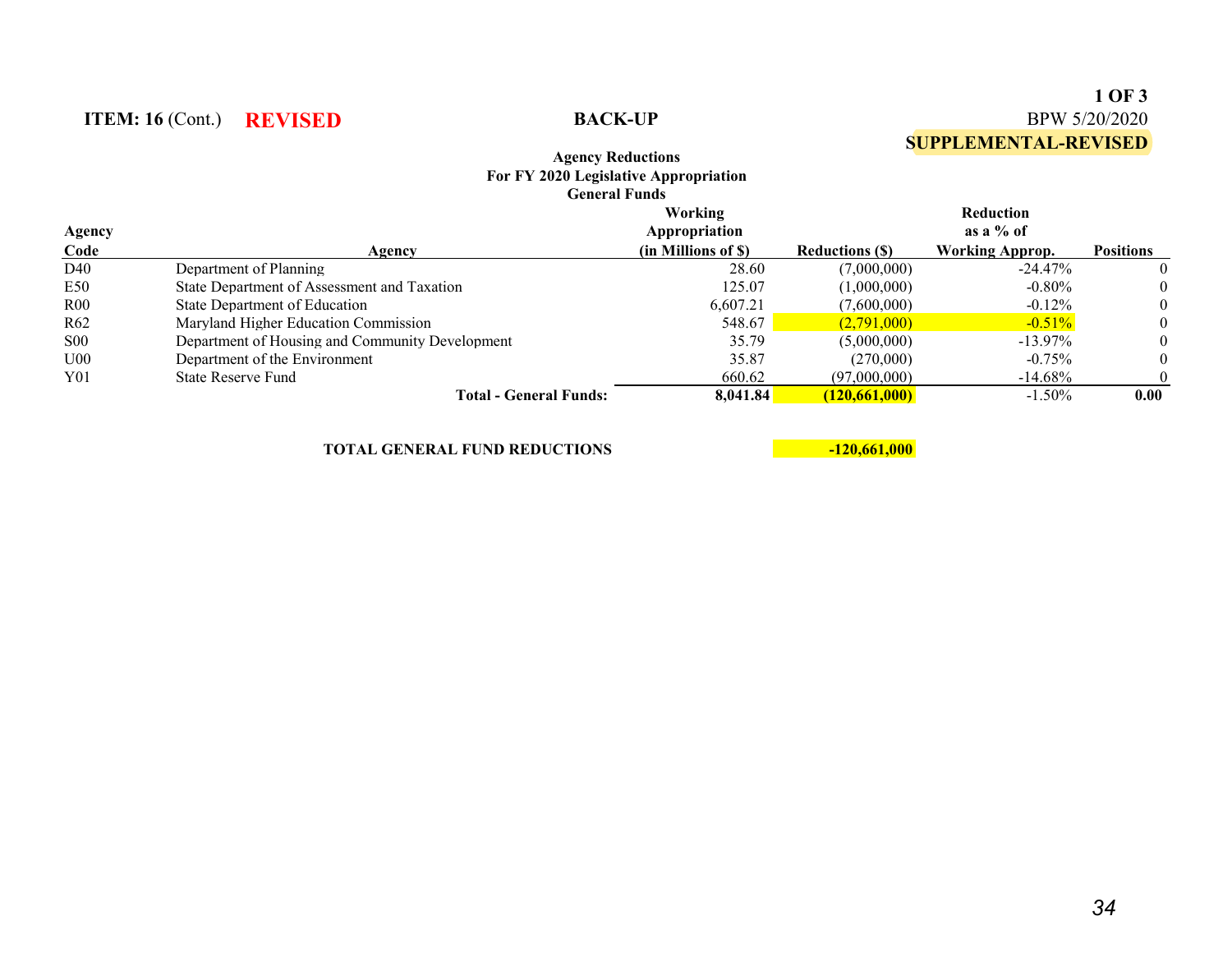## **2 OF 3** BPW 5/20/2020 **SUPPLEMENTAL-REVISED**

# **Summary of Proposed May 20, 2020 BPW Reductions**

| Agency<br>Code | Program<br>Code | <b>Program Name</b>                                      | <b>Reduction Description/Impact</b>                                                                                                                                                                    | General<br>Fund<br><b>Reduction</b> | <b>Positions</b><br><b>Reduced</b> |
|----------------|-----------------|----------------------------------------------------------|--------------------------------------------------------------------------------------------------------------------------------------------------------------------------------------------------------|-------------------------------------|------------------------------------|
| D40            |                 | <b>Department of Planning</b>                            |                                                                                                                                                                                                        |                                     |                                    |
|                |                 | D40W01.12 Heritage Structure Rehabilitation Tax Credit   | Reduce funding for tax credits based on project cash flow.                                                                                                                                             | (7,000,000)                         |                                    |
|                |                 | <b>Department of Planning Total</b>                      |                                                                                                                                                                                                        | (7,000,000)                         |                                    |
| <b>E50</b>     |                 | <b>State Department of Assessment and Taxation</b>       |                                                                                                                                                                                                        |                                     |                                    |
|                | E50C00.06       | <b>Tax Credit Payments</b>                               | Reduce funding for tax credits to align with projected spending.                                                                                                                                       | (1,000,000)                         |                                    |
|                |                 | <b>State Department of Assessment and Taxation Total</b> |                                                                                                                                                                                                        | (1,000,000)                         |                                    |
| <b>R00</b>     |                 | <b>State Department of Education</b>                     |                                                                                                                                                                                                        |                                     |                                    |
|                | R00A07.02       | Capital Appropriation                                    | Reduce unallocated public school safety grants. No funding for approved<br>projects will be cancelled. Consideration will be made for additional<br>funding in future capital budgets.                 | (7,600,000)                         |                                    |
|                |                 | <b>State Department of Education Total</b>               |                                                                                                                                                                                                        | (7,600,000)                         |                                    |
| <b>R62</b>     |                 | <b>Maryland Higher Education Commission</b>              |                                                                                                                                                                                                        |                                     |                                    |
|                | R62I00.47       | Community College Facilities Renewal Grant Program       | Reduce unallocated Community College Facilities Renewal grants. No<br>funding for approved projects will be cancelled. Consideration will be<br>made for additional funding in future capital budgets. | (2,791,000)                         |                                    |
|                |                 | <b>Maryland Higher Education Commission Total</b>        |                                                                                                                                                                                                        | (2,791,000)                         |                                    |